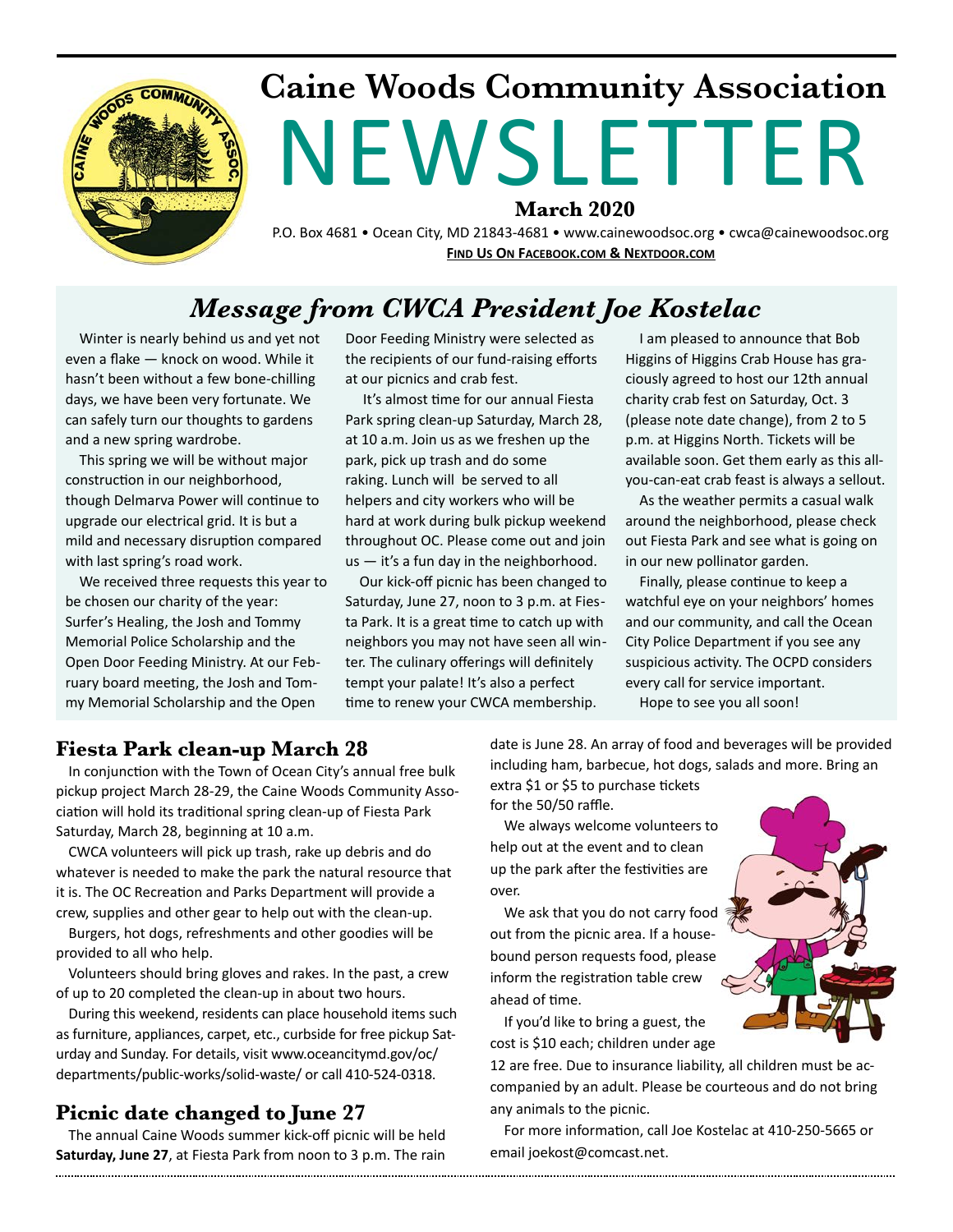#### **CWCA selects two organizations for its 2020 fund-raising efforts**

Every year, the Caine Woods Community Association officers and directors choose a local charity that will receive the proceeds from our September special event and from raffles held at other association events. Last year's donation to Friends of Possibilities was \$4,400.

At its Feb. 26 meeting, the officers and board selected two local organizations.

The Josh and Tommy Memorial Scholarship Program is an annual scholarship award that provides financial assistance to graduates of the OC Police Department Seasonal Police Academy for educational purposes. This merit-based competition focuses on rewarding goal-oriented individuals with a public safety career goal and is a one-time award of at least \$500 annually.

OCPD PFC Joshua Dale Adickes and Officer Thomas James Geoghegan Jr. were dedicated and courageous both on and off duty. Josh and Tommy died together while off duty in a tragic plane crash on June 30, 2013, in Ocean City. The program honors the two with a scholarship to help other officers pursue their college careers.

St. Peter's Lutheran Church offers its Open Door Feeding Ministry every Wednesday with a free lunch at the church located at 10301 Coastal Highway. Along with soups, sandwiches, desserts and beverages, the ministry also offers bags of groceries, clothing, fellowship and social services to the physically and spiritually hungry of the world.

We look forward to working with these two groups and hope to have a successful fund-raising effort this year!

#### **Drop off your old drugs at OCPD**

Don't know what to do with those old medications that have been hiding in the back of your medicine cabinet for months, or even years? Take them to the drug drop-off box in the lobby of

the Public Safety Building on 65th Street bayside. They will be disposed of properly, no questions asked.

#### **MVA Mobile Office coming to OC**

The ezMVA Mobile Office will be at the Ocean City Public Safety Building on 66th Street from 10 a.m. to 2 p.m. on March 10, April 7, May 5 and June 9.

The following services are available: renew a non-commercial Maryland driver's license and photo ID card (for non-drivers only); obtain a duplicate driver's license, certified copy of a driving record or disability placards; renew vehicle registration; obtain substitute stickers or registration cards; return tags; change your name and/or address; apply to register to vote; register as an organ donor.

For more information, call 410-768-7000.

#### **CWCA yard sales set for July 11**

Start cleaning out your attics and closets! Our annual community-wide yard sale will be held Saturday, July 11, from 8 a.m. to 1 p.m. The rain date is Sunday, July 12.

We advertise the yard sale in local newspapers and ask that you mark your property with balloons so that buyers can find you. If you prefer, you may set up your wares at Fiesta Park.

#### **Do you rent out your property?**

If you rent your property to anyone at any time, the law requires you to obtain an Ocean City rental license and an OC noise control permit. This applies to online rentals as well. Compliance with the laws, ordinances and regulations within the city and state ensures safe, healthy and habitable housing conditions in rental housing units.

Applications may be obtained at City Hall or by calling 410-289-8833.

Properties that may be in violation of rental license or a safety, building or health code should be reported to City Hall at 410-289-8855.

# **2020 CWCA events**

#### $-$  PLEASE NOTE CHANGE IN SOME DATES SINCE OUR LAST NEWSLETTER  $-$

- March 28, 2020: Fiesta Park spring cleanup, 10 a.m.
- April 22, 2020: CWCA board meeting, 7 p.m. Tiburon meeting room.
- May 27, 2020: CWCA board meeting, 7 p.m. Tiburon meeting room.
- June 24, 2020: CWCA board meeting, 7 p.m. Tiburon meeting room.
- **June 27, 2020:** Picnic, noon-3 p.m. Fiesta Park. Rain date June 28.
- July 1, 2020 (approximate): Newsletter mailing.
- July 11, 2020: Caine Woods yard sales, 8 a.m.-1 p.m. Rain date July 12.
- **July 22, 2020:** CWCA board meeting, 7 p.m. Tiburon meeting room.
- Aug. 26, 2020: CWCA board meeting, 7 p.m. Tiburon meeting room.
- **Aug. 29, 2020:** Picnic, membership meeting, election of officers, 4-6 p.m. Fiesta Park. Rain date Aug. 30.
- Sept. 23, 2020: CWCA board meeting, 7 p.m. Tiburon meeting room.
- Oct. 3, 2020: Charity crab feast, 2-5 p.m., Higgins Crab House North.
- Oct. 28, 2020: CWCA board meeting, 7 p.m. Tiburon meeting room.
- **Nov. 1, 2020** (approximate): Newsletter mailing.

• **Dec. 8, 2020:** Caroling & holiday party, 6 p.m., Elks Club.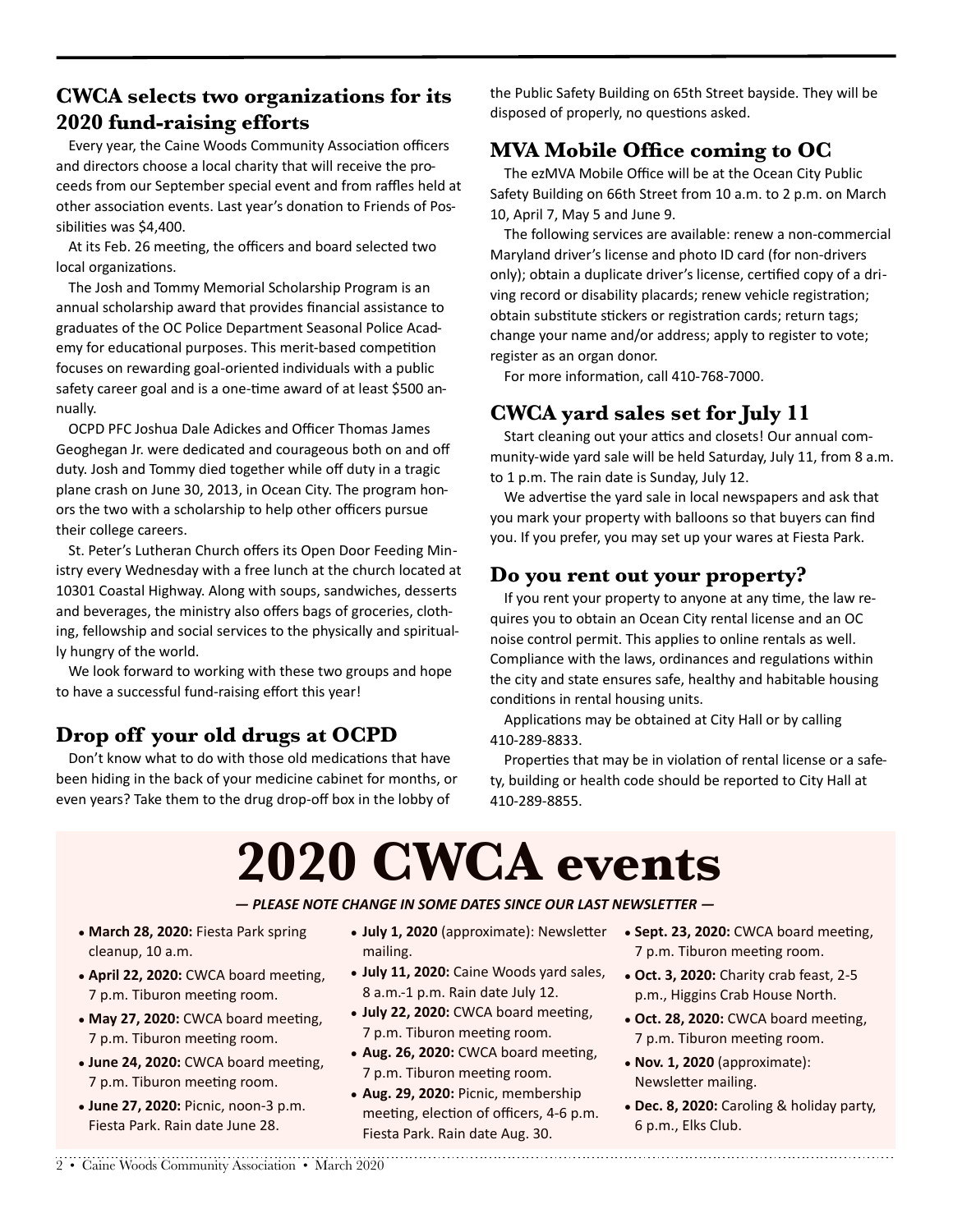# **Caroling party brings holiday cheer**

*Members and friends sang their way through the neighborhood at the annual caroling event Dec. 10, followed by dinner at the Elks Club*





















March 2020 • Caine Woods Community Association • 3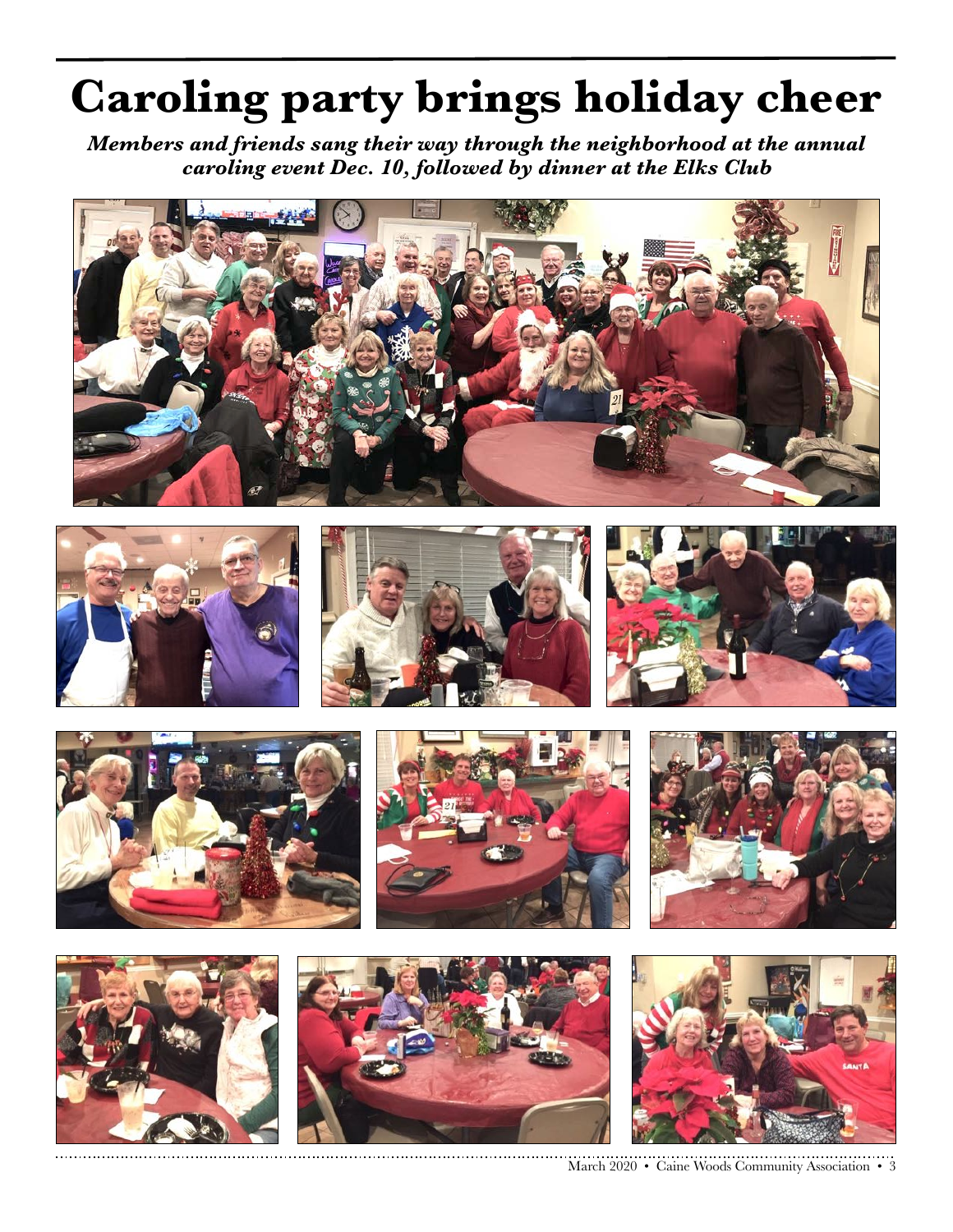## **Caine Woods history: 2000**

Remember the Y2K threat when the fear was that all computers would have a big glitch?

Officers for 2000-2001 were: Margo Piero, president; Jack Nickels, vice-president; Tonja Sas, treasurer; Ellen Glagola, secretary; Margaret Sas, corresponding secretary; Betty Ann Peters, newsletter editor; Mary Ellen Breham, auditor.

Board members were Carroll Wagner, Henry Ammerman, Jim Aschenbach, Frank Buscemi, Gladys Handy, Irene Hansen, Fran Kennedy, Agnes Schaper, Anita Sullivan and Jeanette Tressler.

Membership in the association totaled 412.

All Caine Woods records were not in one place, so steps were being taken to consolidate all documents.

Officer Howard Caplan of the Ocean City Police Department gave a report that the PD received only three calls in October. One peeping tom arrest was made.

Caplan spoke to Mr. Henley of the Department of Transportation about the time allowed for pedestrians to cross Coastal Highway. The board believed the time allowed is not sufficient for parents, grandparents with children and the handicapped to cross the highway. The board continued to pursue this issue.

The north end bus depot prospect was discussed. Margaret Sas was concerned

about the crime this type of facility might bring to our area.

Fran Kennedy volunteered to be chairperson of Beautification Committee. There are seven flower beds that needed tending.

The board began looking into establishing a website for the Caine Woods neighborhood.

As a result of our resident survey, the board asked members to share their email addresses so the association can share community news.

Officer Caplan was promoted to PFC congratulations!

> *— Mary Ann LeMay, CWCA Historian*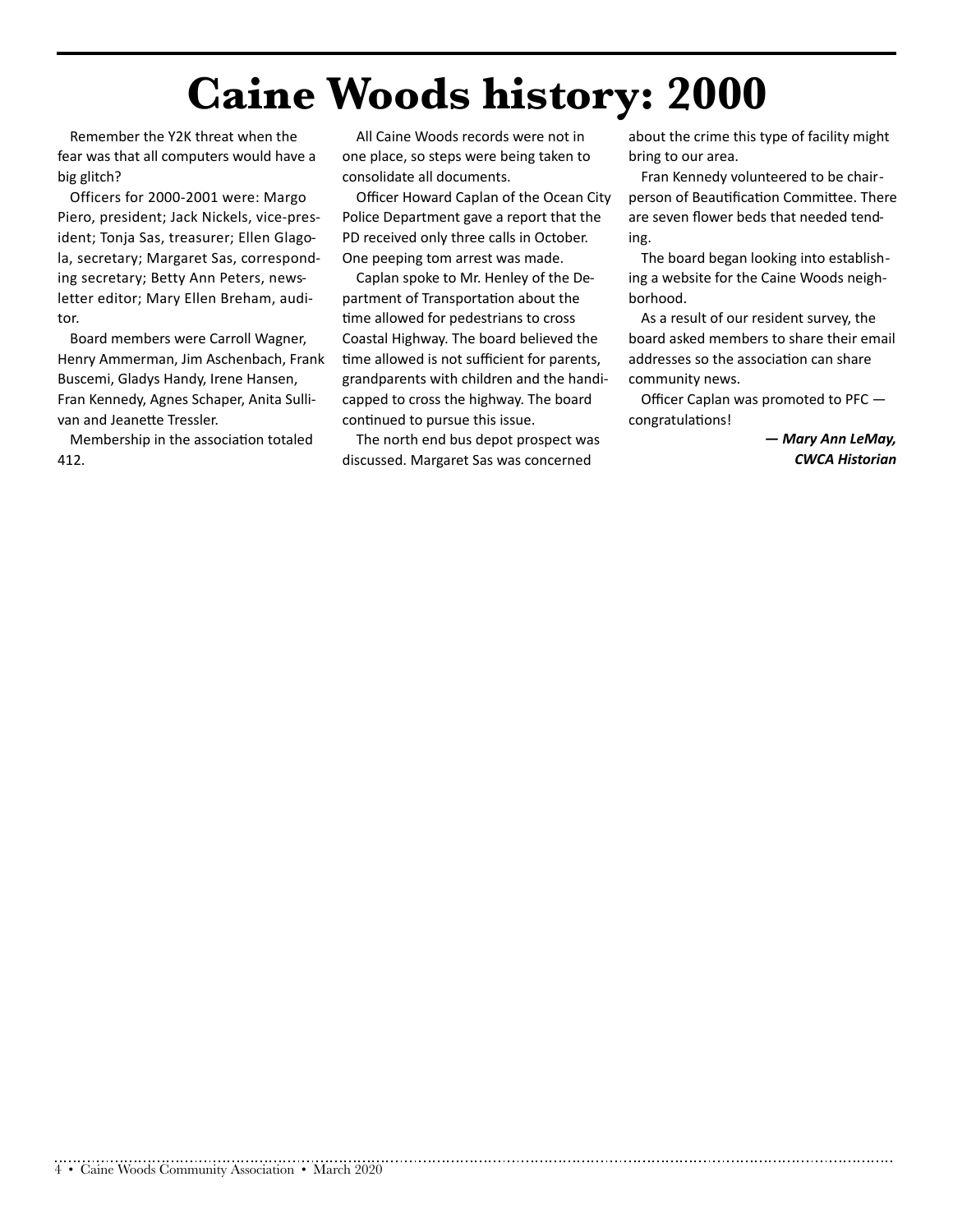## **Committee Reports**

#### **Board of directors meetings**

All association members are invited and encouraged to attend the CWCA board of directors meetings, which are held at the Tiburon Condominium meeting room on 141st Street between Sand Dune and North Ocean roads at 7 p.m. on the fourth Wednesday of each month except November and December.

If a change occurs, a note will be posted on the Tiburon meeting room door.

#### **Sunshine Committee**

Irene Hansen of the Sunshine Committee sends out cards to those experiencing both good and bad times  $-$  a birth, graduation or other special occasion, and in the event of illness or death.

We also send cards to members who are moving out of the area, to let them know that we will miss them. We know that these attempts to reach out are appreciated when we receive a note of thanks in response.

If you know of anyone experiencing a happy or sad event in their life, contact Irene at 410-250-1154 or iah317@aol.com and she will send a card.

#### **Beautification Committee**

The Beautification Committee always welcomes any volunteers who might like to help by plucking weeds or watering flower beds nearby. If you are interested, please call or email Vance Row, 410-7262469; v.row@comcast.net.

#### **Historian**

As official historian of the Caine Woods Community Association, Mary Ann LeMay maintains the historical records of the CWCA and provides articles for the newsletter on the neighborhood's beginnings.

If you have any relevant documents or photographs, please call Mary Ann at 410-250-4688 or email [rhlandmal@aol.com.](mailto:rhlandmal@aol.com)

#### **Hospitality welcomes new residents**

The Hospitality Committee calls upon new residents to welcome them to our neighborhood and to give them a collection of goodies donated by local businesses, along with a CWCA newsletter. We also explain the benefits of joining the association and describe the many activities that go along with membership.

If you know of a new neighbor, please contact Julie Valcourt at 410-908-7789 or email javalcourt@gmail.com.

The cost of a membership is \$20 per year. That entitles members to admission to the June picnic, National Night Out and the end-of-summer picnic, with food and beverages provided.

Also, there is Christmas caroling followed by a party at the Elks Lodge, three newsletters per year and the opportunity to tell the board of directors about neighborhood concerns and suggestions. Members also receive timely email notifications regarding important events (hurricanes, road repairs, e.g.) in the community.

#### **Membership Committee**

When renewing your membership, please include your email address. We would like to keep you informed of activities, alert you if there is a concern in the neighborhood, and send this newsletter electronically unless you opt out.

If you change your email address, please let us know at cainewoods@verizon.net. We respect your privacy and do not share your email address with anyone.

#### *Welcome to our newest members!*

The CWCA is always looking for new members. If your neighbors are not members, encourage them to go to our website, [www.cainewoodsoc.org](http://www.cainewoodsoc.org), to view the newsletter and calendar of events. Invite them to join the association for just \$20 per year and describe all the benefits that go along with membership.

We welcome our newest members:

- Donna and Guillermo Ulmos, 143rd Street.
- Donna and Don Patterson, Twin Tree Road.
- Kathy and Joe Zynel, Sea Captain Road.
- Arlene and Jim Klair, Lighthouse Avenue.
- Jessica and Brian Davis, Barge Road.
- Vickie Leese, 141st Street.
- Lee and Jeffrey Poff, Barge Road.
- Karen and Corey Belt and Jim Spriggs, Tunnel Avenue.
- Denise and Carl McKinney, Sinepuxent Avenue.
- Laura and John Mullen, South Surf Road.
- Janice and William Daugherty, Fiesta Road.
- Sharon and Eugene Hutson, Lighthouse Avenue.
- Sarah and Shaun Poulton, 142nd Street.
- Terri and Tom Vande Sande, 140th Street.
- Teresa and Kevin Arnold, 142nd Street.
- Lori and James Bryan, 142nd Street.
- Kerrie and Todd Baker, 143rd Street.

- Michele and Nick Bocchicchio, Twin Tree Road.
- Tara and Richard Levesque, South Surf Road.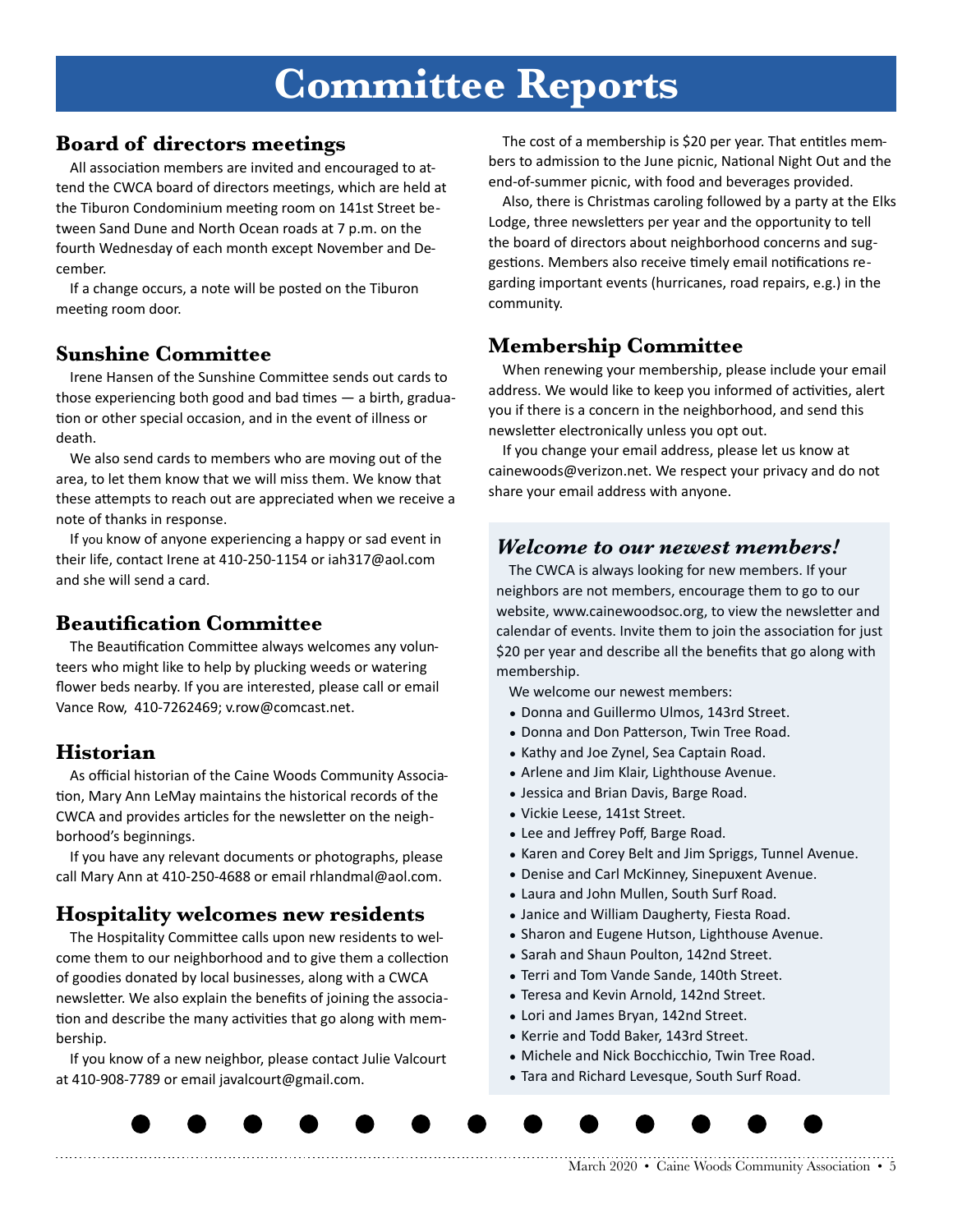### **Service Directory**









#### 6 • Caine Woods Community Association • March 2020

#### **Cleaning Service**



#### **Integrity Cleaning** Commercial and Residential jlyons1965@yahoo.com **Professional References Free Estimates** Bonded and Insured 443-523-4285 Jeanette Yurek Owner





### *Want to advertise?*

The cost is \$30 for CWCA members, \$50 for non-members. The newsletter is published *in March, July and November.* 

For more information, *call or email Joe Kostelac at 410-250-5665 or joekost@comcast.net.*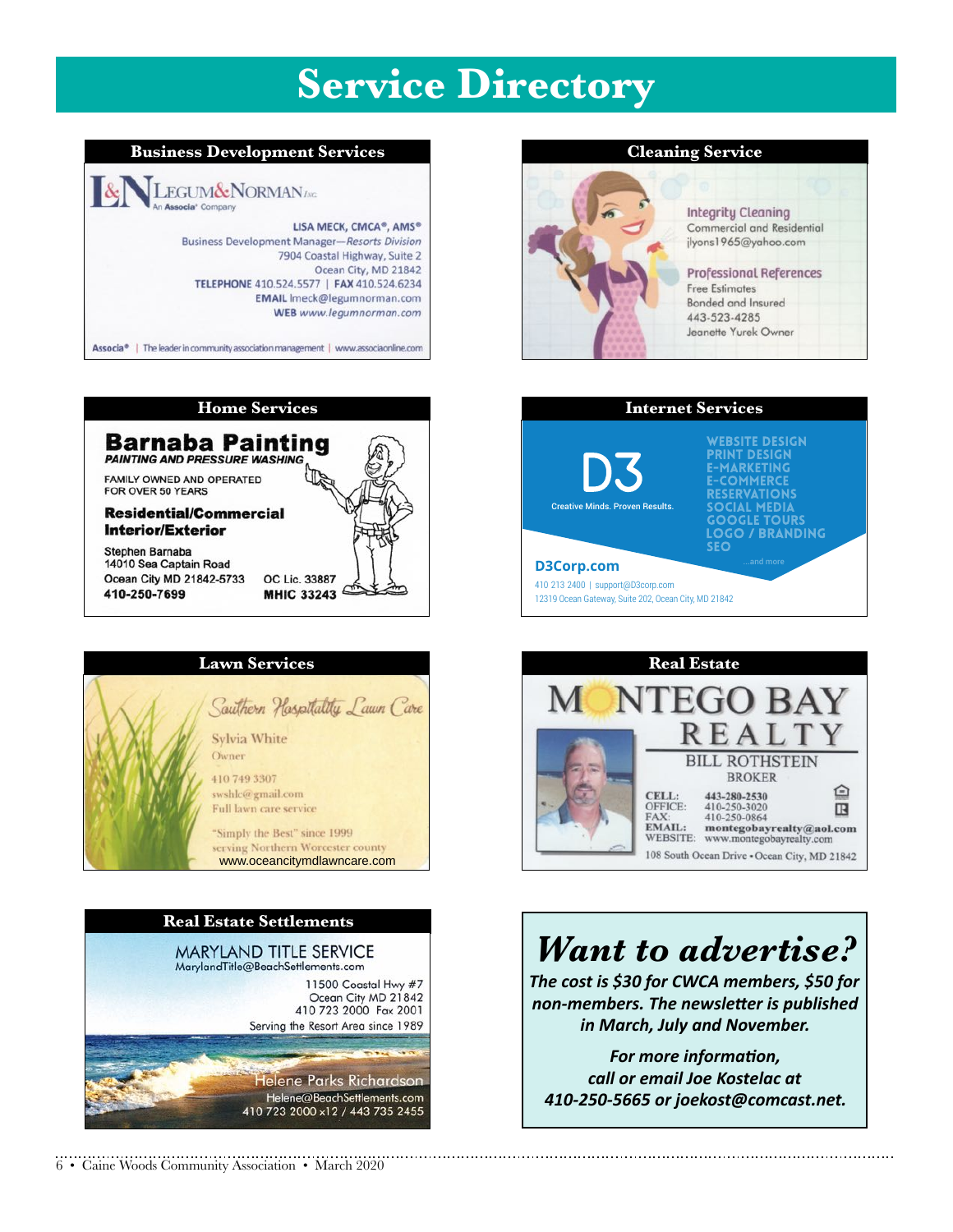#### **Passport applications available at City Hall**

Passport applications are accepted Monday through Friday from 9 a.m. to 3 p.m. in the City Clerk's office in City Hall, Third Street and Baltimore Avenue. No appointment is necessary, but please call 410-289-8824 ahead of your visit.

Passport photos are also available for \$15.90 per applicant.

#### **Senior citizen bus passes available**

Residents and property owners age 60 and over are eligible for senior bus passes. The pass allows free rides on city buses and ADA van (if eligible). Free rides on the seasonal Boardwalk trams are permitted from 11 a.m. to 4 p.m. on non-holiday dates; a reduced fare is offered from 4 p.m. to closing. The cost is \$7 and the pass is valid for two years.

Applications for bus passes and renewals require proof of age, residency or property ownership, such as an Ocean City tax bill or driver's license with an Ocean City address.

A non-resident bus pass is available free of charge to anyone age 60 or older. This pass entitles the holder to half-fare passage on the bus and ADA van (if eligible). The pass is not recognized for reduced or free passage on the trams.

Neither pass applies to MEDTRN service.

For more information, call City Hall at 410-289-8221.

#### **Boat, trailer and RV parking**

Please remember the following ordinance regarding trailers and oversized vehicles:

• No trailer or oversized vehicle parking is allowed on Baltimore Avenue at any time.

• No trailer or oversized vehicle may park on any street or public lot without a permit between May 1 and Oct. 31, except the 100th Street municipal lot and the West Ocean City Park and Ride.

• Permits are available to registered participants of certain special events from event promoters including Cruisin' Ocean City, OC Bikefest and Endless Summer Cruisin' for a fee of \$50.

• Other permits will be issued on a case-by-case basis by the Town of Ocean City's Director of Special Events.

• The ordinance applies to trailers that are both attached and detached from vehicles.

• An oversized vehicle is any vehicle that is either over 21 feet, 2 inches in length and/or over 6 feet, 8 inches in width.

• The fine for trailer and oversized vehicle violations is \$250.

• Scofflaws (three or more outstanding tickets or \$100 or more in outstanding fines) may be booted or towed.

For more information, call the Ocean City Police Department at 410-723-6610.

#### **Fire department: Every bedroom needs a working smoke alarm**

Location matters when it comes to your smoke alarm. That's the message behind the National Fire Protection Association campaign, "Hear the Beep Where You Sleep. Every Bedroom Needs a Working Smoke Alarm!"

Other important information about fire alarms:

- Install smoke alarms in every bedroom, outside each separate sleeping area and on every level of the home, including the basement.
- Test alarms at least monthly by pushing the test button.
- Replace all smoke alarms when they are 10 years old or sooner if they don't respond properly.
- Make sure everyone in the home knows the sound of the smoke alarm and understands what to do when they hear it.
- If the smoke alarm sounds, get outside and stay outside. Go to your outside meeting place.

• Call the fire department from outside the home.

# *What to do if you smell gas*

Natural gas and propane are safe, reliable and convenient, and it adds to our comfort, so why does it have to smell so bad?

Natural gas and propane are odorless by nature, so for safety's sake, an odorant called mercaptan is added so that you will know if gas is escaping and recognize that a potentially dangerous situation may exist.

Natural gas and propane that have escaped can enter locations (including

properties that don't have natural gas service) by migrating and entering through openings.

So, if you ever detect a "rotten egg" smell in or near your home or place of business, take the following precautions to help keep your family, friends and colleagues safe.

Remember, here's what to do if you smell gas:

• Do leave your home or building immediately.

• Do immediately call your local emergency number (911) from a cell phone outside the home or building, or from a neighboring location, to immediately report the suspected gas leak.

• Do not use your telephone, turn on or off the light switches, light a match or do anything that might create a spark or flame.

• Do not re-enter the building where the leak is suspected until emergency professionals give the OK.